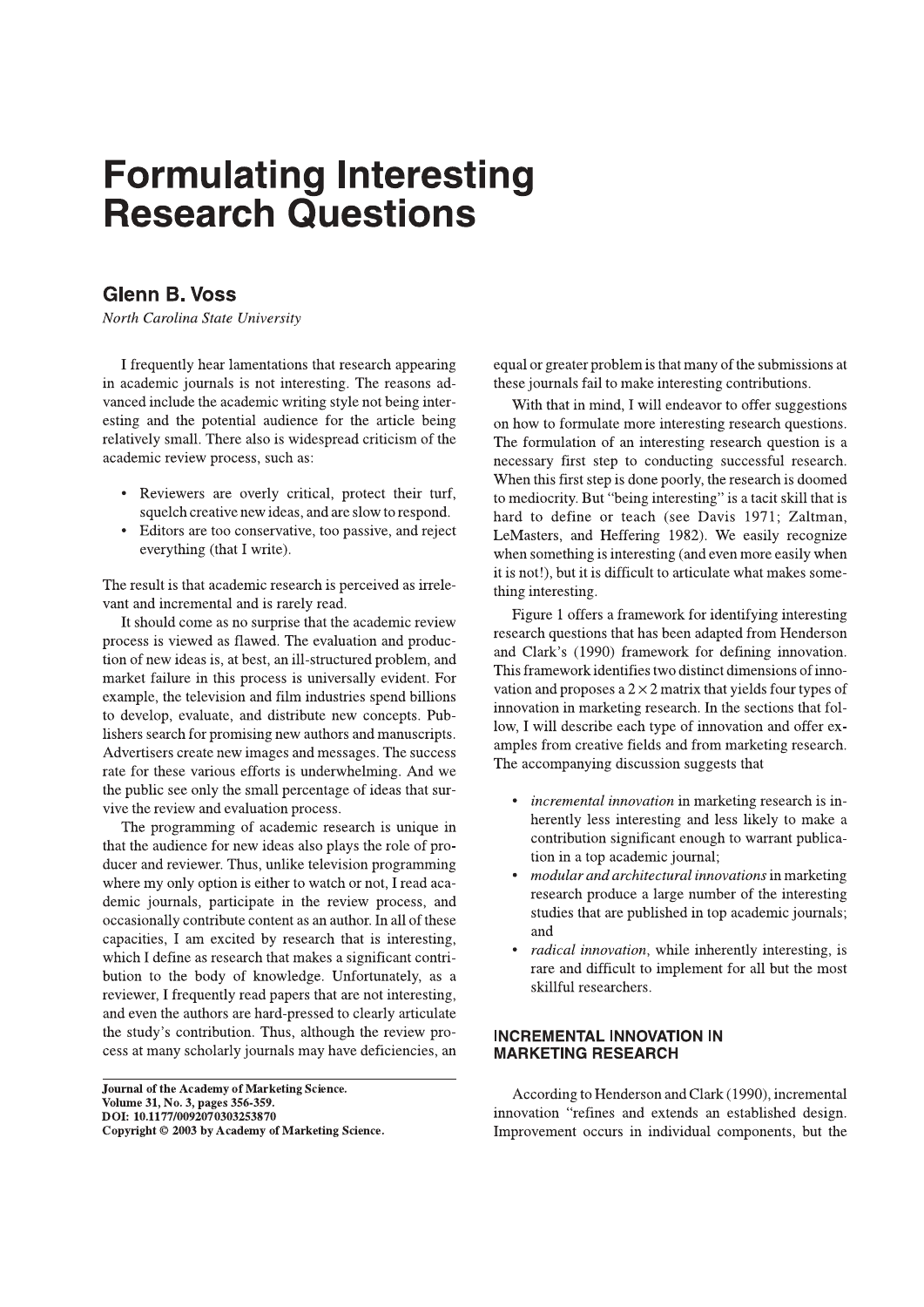| Linkages Between<br>Core Concepts | Core Concepts                                                                                                                                                                                                                                                     |                                                                                                                                                                   |
|-----------------------------------|-------------------------------------------------------------------------------------------------------------------------------------------------------------------------------------------------------------------------------------------------------------------|-------------------------------------------------------------------------------------------------------------------------------------------------------------------|
|                                   | Reinforced                                                                                                                                                                                                                                                        | Changed                                                                                                                                                           |
| Same                              | Incremenal Innovation in Marketing Research<br>Replicate results for the focal relationship(s)<br>Replicate results for the focal relationship(s) and extend<br>by adding peripheral construct(s)                                                                 | Modular Innovation in Marketing Research<br>Define, measure, or analyze one or more core constructs in a new<br>way                                               |
| <b>Different</b>                  | Architectural Innovation in Marketing Research<br>Examine a new situation or context in which the nature<br>of the focal relationship(s) may be different<br>Examine the role of a new construct that may moderate<br>the nature of the focal relationship( $s$ ) | Radical Innovation in Marketing Research<br>Introduce a new conceptualization that replaces and changes how<br>we think of the old constructs and relationship(s) |

**FIGURE 1** A Framework for Formulating Interesting Marketing Research Questions

underlying core design concepts, and the links between them, remain the same"  $(p, 11)$ . In the world of theater, incremental innovation occurs each time a classic play (e.g., Shakespeare) is remounted with different directors and actors interpreting the motivations behind each character. These nuances may produce new insights into the relationships between characters, even though the prescribed nature of the relationships in the script (father, sister, lover, etc.) remains unchanged. In marketing research, incremental innovation takes the form of replication studies that also may extend the examination to include additional peripheral constructs.

Incremental innovation has its place in academic research, but it is inherently less interesting than more innovative research and offers relatively little contribution to new knowledge. As such, incremental research has a lower probability of being published in a top academic journal. Stewart (2002) ranks insufficient contribution as the single most common reason for rejection at the *Journal* of Marketing. Producing more interesting research requires new relationships, situations, contexts, or constructs that change our current understanding of the phenomenon. This can be accomplished by implementing either architectural or modular innovations in marketing research.

#### **ARCHITECTURAL INNOVATION IN MARKETING RESEARCH**

With architectural innovation, the core concepts of the system remain the same but new interactions and linkages between the components are introduced (Henderson and Clark 1990). Architectural innovation is the norm in situation comedies, where core characters interact in new situations each week. In marketing research, architectural innovation involves identifying moderating or boundary conditions that produce new meaning or insights for the focal relationships. Contextual variables such as industry

conditions may moderate relationships of interest in strategy research. Individual-difference variables or purchase situations may moderate relationships of interest in consumer research. Research examining these moderating conditions or constructs deepens our understanding of the complexity of the relationships examined.

Consider, for example, research examining pricequality-value relationships. Perceived value is generally thought to be a negative function of price and a positive function of quality, so that yet another study supporting these relationships is generally uninteresting. Studies that examine moderating conditions for the price-qualityvalue relationships are far more interesting. Some of the more interesting research on product value of the last two decades has examined how price and value perceptions vary based on changes in reference price across individuals or across contexts (e.g., Niedrich, Sharma, and Wedell 2001; Thaler 1985). These findings suggest that the value calculation formula changes but that the relationship between price and value remains negative.

There also exists conceptual support for a positive relationship between price and perceived value (or demand) in some contexts and within some range of prices, a phenomenon referred to as a Geffen good in the economics literature. These represent boundary conditions for the pricevalue relationship, where the relationship changes from negative to positive. But there is little empirical research in marketing that supports the existence of these conditions. An empirical study that illuminates the conditions under which the price-value relationship is actually positive would be inherently interesting.

The other side of the value equation suggests that quality or performance assessments are positively linked to value. There has been a healthy debate as to whether examining the process by which consumers relate perceptions to expectations enhances our understanding of value or satisfaction formation, but at some point, this debate becomes less interesting. A more interesting research question is under what conditions or for which market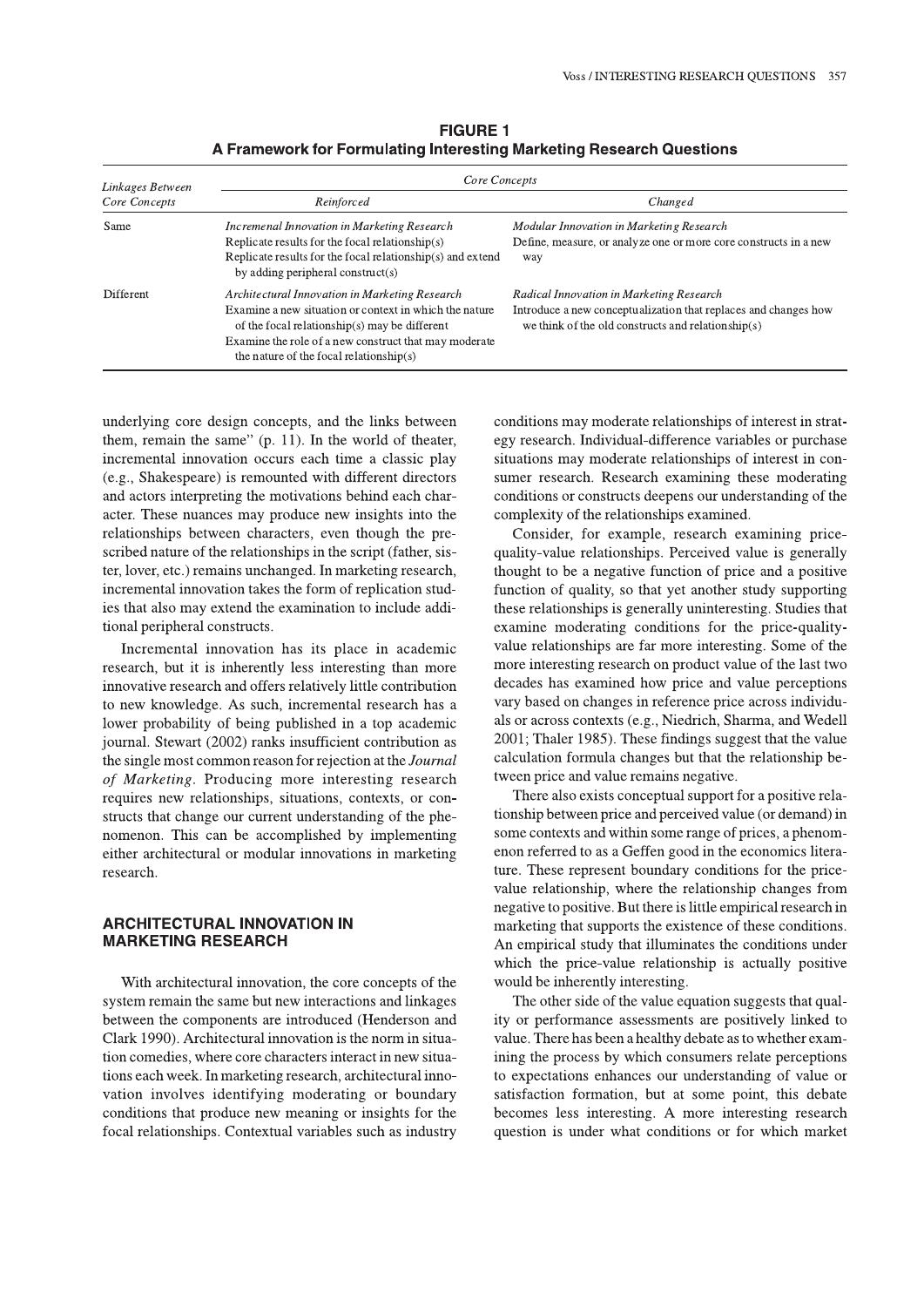**SUMMER 2003** 

segments might we find that exceeding quality expectations leads to lower value perceptions. This would suggest that expectations can act as a classic rather than infinite ideal point (e.g., Teas 1993). Thus, while the price-qualityvalue relationship is an interesting story, additional meaning is provided by examining constructs or contexts that interact with the focal constructs to produce new meaning or insights.

#### **MODULAR INNOVATION IN MARKETING RESEARCH**

Modular innovation involves replacing one or more core concepts without changing the system's architecture (Henderson and Clark 1990). For example, the basic story, focal characters, and relationships in West Side Story are largely the same as in Shakespeare's Romeo and Juliet, but moving the story from sixteenth-century Italy to twentieth-century New York changes the core theme from family hatred to racism in America. In marketing research, modular innovation occurs when the conceptual system of relationships remains unchanged but one or more of the focal constructs are defined, measured, or analyzed in a new way. This shift in measurement or analysis extends our understanding of the nature of the focal relationships by examining them through a different lens.

For example, most marketers accept that favorable consumer performance assessments lead to satisfaction and repurchase intentions, and additional studies confirming these links offer relatively little new knowledge. Two recent studies made significant contributions to the satisfaction literature by changing methods of measurement or analysis. Mittal and Kamakura (2001) replicated earlier studies demonstrating a link between satisfaction and repurchase intentions, but they also implemented a modular innovation by exploring the nature of the link between satisfaction and actual repurchase behavior. Fournier and Mick (1999) used a phenomenological approach to examine the extant consumer satisfaction paradigm and produced new insights by changing the method of measurement and the level of analysis.

There are other examples of modular innovation that change the level of analysis. Most quality or satisfaction research has been conducted at the individual level of theory and measurement with the analyses and findings generalized to some aggregate population of customers. Recent studies have moved the level of theory and analysis from the individual customer to the level of the firm, in an attempt to determine the long-term value to the company of delivering quality to its customers (e.g., Rust, Zahorik, and Keiningham 1995). Other research has examined the relationship between the quality of goods and services and the performance of entire industries, economic sectors, and national economies (e.g., Fornell, Johnson, Anderson, Cha, and Bryant 1996). This type of research requires an understanding of the issues and challenges associated with cross-level research (see Klein, Dansereau, and Hall 1994 for a discussion of levels issues).

The Marketing Science Institute's recent competition on Linking Marketing to Financial Performance and Firm Value can be seen as a stimulus for modular innovation. The purpose of the competition was to stimulate empirical research examining links between marketing activities and financial performance. Winners of the competition linked customer satisfaction and shareholder value (Anderson, Fornell, and Mazvancheryl 2002), competitive strategies, advertising, personal sales and return on investment (Chintagunta and Desiraju 2002), and branding strategy and intangible firm value (Rao, Agarwal, and Dahlhoff 2002). In each instance, marketers generally would agree that the focal construct (e.g., customer satisfaction, advertising, branding strategy) should be related to firm performance, so the primary contribution of the winning research was the explicit use of financial outcome variables rather than, for example, managers' subjective assessments of firm performance. The research offers new insights by defining, measuring, and analyzing focal concepts in new ways.

## **RADICAL INNOVATION IN MARKETING RESEARCH**

Radical innovation creates a dominant new design that incorporates links between new core concepts (Henderson and Clark 1990). About a decade ago, the publishing industry introduced a radical innovation in the form of "books on tape." This innovation changes how consumers interact with their books (listening rather than reading), and it changes how books are designed, produced, and packaged. In marketing research, radical innovation produces a paradigm shift that introduces new constructs that both replace and change how we think of the focal relationships.

As in most contexts, radical innovation in marketing research occurs infrequently, and it is a somewhat arbitrary designation. One candidate for radical innovation designation in marketing research is the concept of relationship marketing. Initially introduced into the services marketing literature (Berry 1983), relationship marketing has influenced or subsumed research in consumer behavior, customer satisfaction, channel management, direct marketing, database marketing, frequency marketing, Internet marketing, and nonprofit marketing. Relationship marketing is now a dominant theme in marketing research (Stewart 2002).

Several characteristics of radical innovation are worth noting. Radical innovation is a chaotic process subject to high failure rates. Doing it well requires tacit knowledge